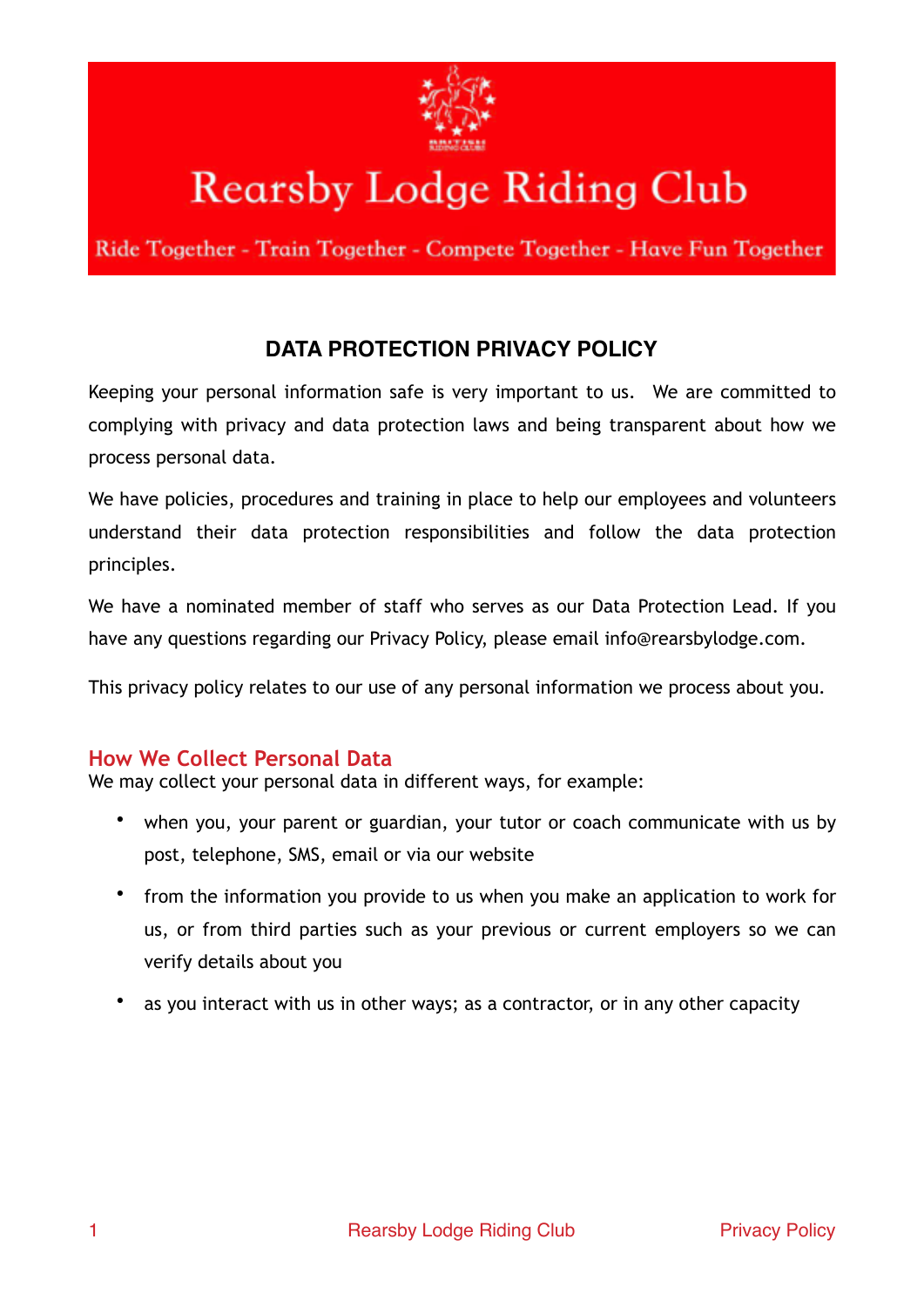## **How We Use Personal information**

We collect and use personal information about our members, supporters and volunteers for different purposes.

**Membership applications, administration and renewals**

**Informing non-members about** *our* **events and services**

**Provision of training courses to individuals** 

**Running events and camps**

**Dealing with complaints and appeals**

**Undertaking safeguarding activities including DBS checks and casework**

**Processing entries and general administration**

We only collect personal information that we genuinely need.

This may include:

- Contact details such as name address, email address and phone numbers
- Credit card details and any purchases you have made
- Date of birth and gender
- Any Special Educational Needs (SEN) requirements for exams including relevant medical records
- Qualifications
- Name of your parent or guardian (if you are under 18)
- Name and contact details of any next of kin where you are attending an event and are riding/carriage driving)
- Nationality

Membership Applications, Administration & Renewals We will use the information that you provide to us to process your membership application and renew your application if appropriate. We will email and post you information about events, courses, our services and other items of interest, as part of your membership. You can opt out or unsubscribe from receiving this information if you wish. Our legal basis for using your personal information in this way is for the performance of a contract.

Informing Non-Members About Rearsby Lodge Riding Club Events & Services If you opt in to our mailing list we will use the information that you provide to email and post you information about our events, courses, our services and other items of interest. You can opt out or unsubscribe from receiving this information at any time if you wish. Our legal basis for using your personal information in this way is consent.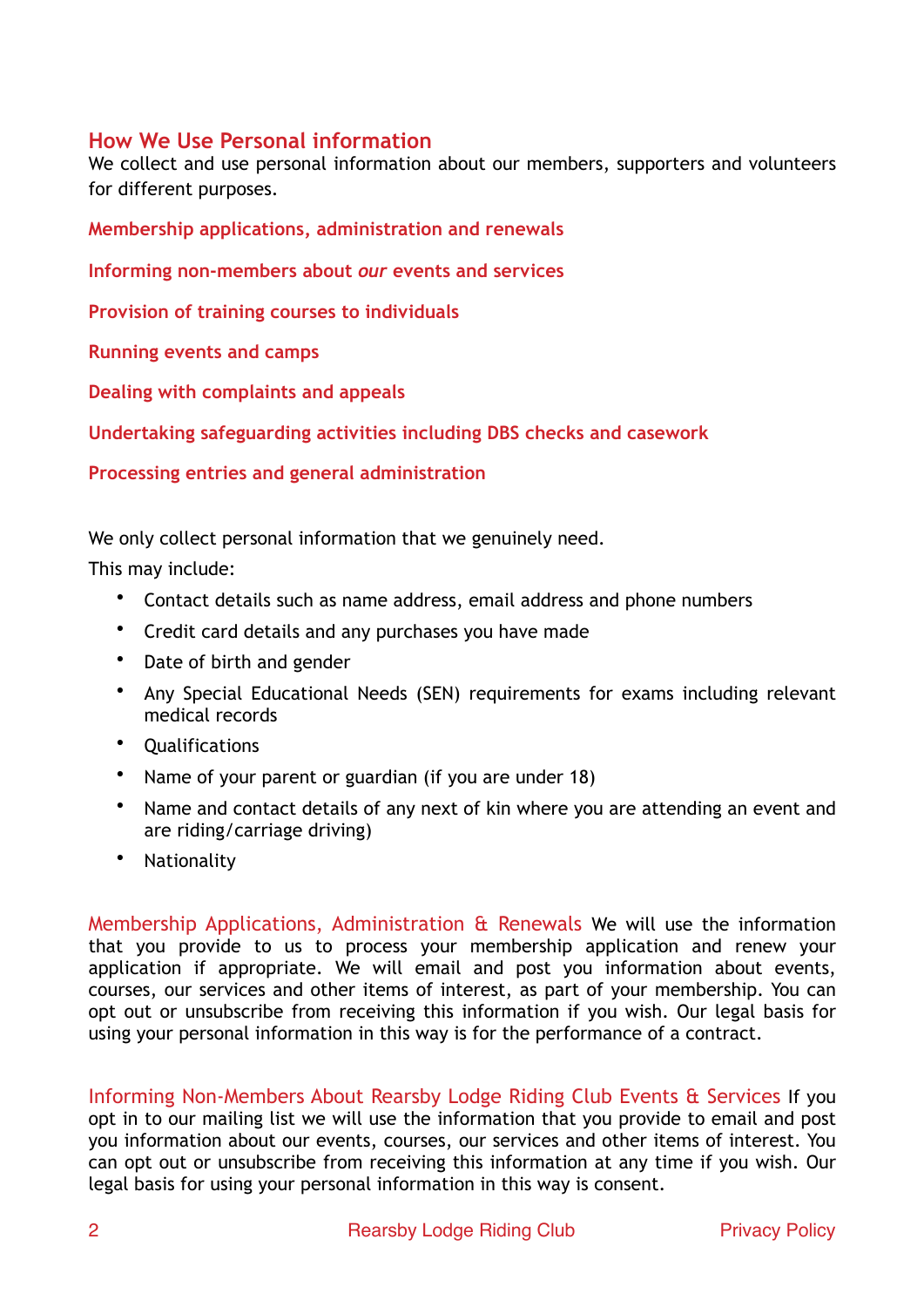Provision Of Training Courses To Individuals If you sign up to one of our training courses, we will use the information that you provide to us to process your registration and provide the course to you. Our legal basis for using your personal information in this way is for the performance of a contract.

Running Events & Camps If you register for one of our events or camps, we will use your information provided to us to process your registration and enable you to attend the event or camp. This will include sharing some of your information with our volunteers that run the event or camps. It may also include collecting and sharing medical information with them if you choose to provide that to us. Our legal basis for using your personal information in this way is for the performance of a contract. If you choose to provide us with your dietary requirements we may share them with third parties that we use to provide catering at our events.

Dealing with complaints and appeals If a complaint or an appeal is raised with us, we will process the personal information that is provided to us to manage and resolve the complaint or appeal. This may include sharing relevant information with an affiliated organisation, such as The BEF or a riding club, a coach, welfare officer or other organisation, depending upon the nature of the complaint and the area it relates to. Our legal basis for using personal information for this purpose is to fulfil our legitimate interest and fulfil our objective of resolving complaints in a careful and appropriate manner.

Undertaking safeguarding activities including DBS checks and casework When necessary, we process relevant personal information about members, volunteers, coaches and employees for safeguarding purposes. This might include undertaking DBS and other checks to identify any criminal and other activity we need to be aware of and casework. It may be necessary to share some personal information with relevant authorities such as the police, The Safeguarding Advisory Board and an appropriate member of the respective Member Body – such as The BEF, The Pony Club or a BRC Riding Club (as appropriate to the safeguarding activity). Our legal basis for this processing is to meet our legal obligations.

Processing Entries and General Administration expenses We will use your personal information including your bank account details to process entries, refunds and prize money. Our legal basis for using your information for this is for the performance of a contract.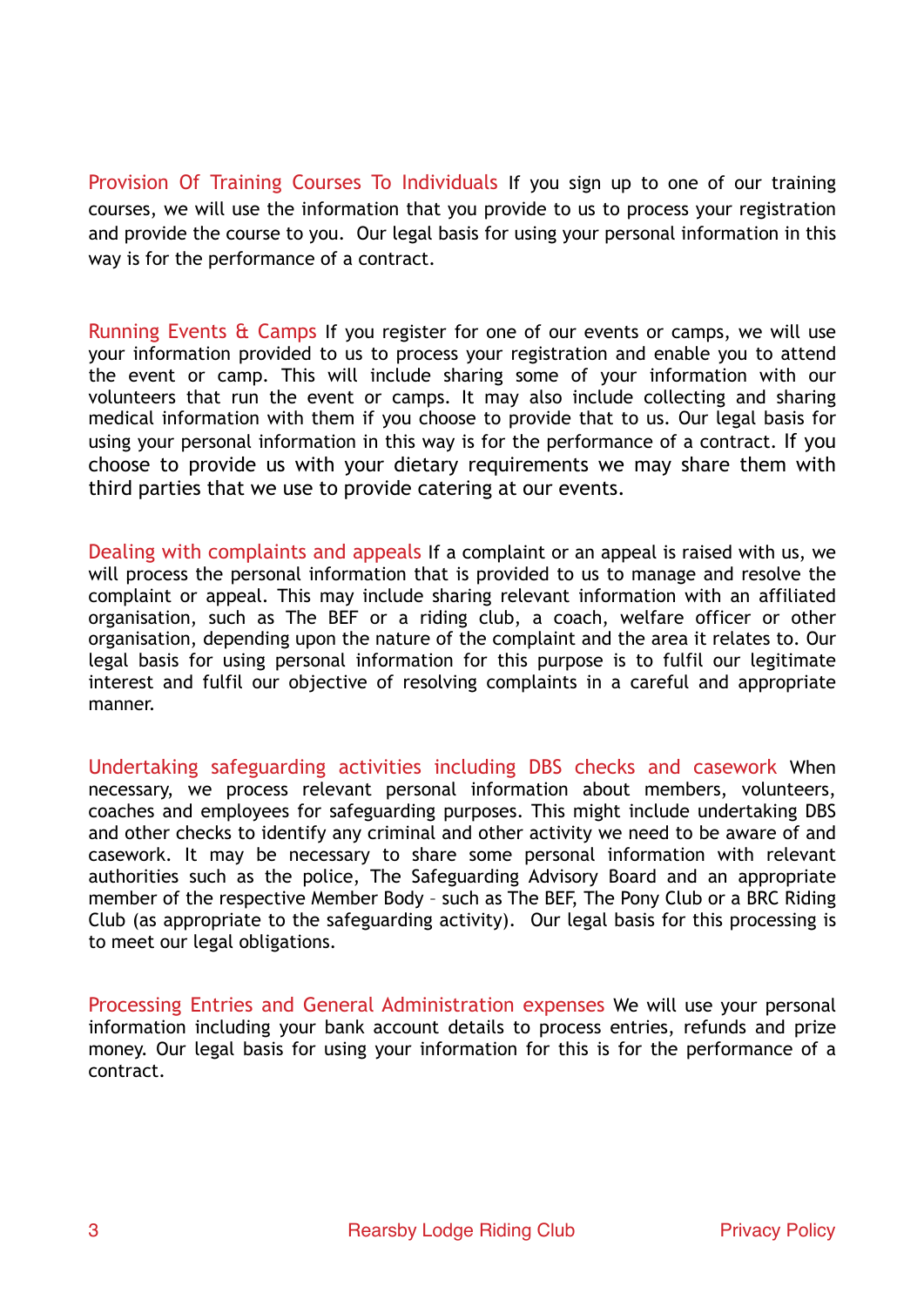#### Cookies and aggregate information collected our website [www.rearsbylodge.com.](http://www.rearsbylodge.com)

We use cookies and log files on our website to store information about how you use our website. A cookie is a piece of data stored on the user's computer tied to information about the user. This enables us to create a profile which details your viewing preferences and if our website pages are working correctly. We use your profile to tailor your visit to our website, to make navigation easier and direct you to information that best corresponds to your interests and country.

This information is not linked to personal profiles or to personally identifiable information provided by users. We use it to analyse visitor trends and use of our website, administer the website and to gather broad demographic information of our website users. Our legal basis for using your information in this way is for our legitimate interest.

#### **Our Legal Basis For Processing Personal Information**

Our legal basis for the purposes that we process personal information is for the performance of a contract, or for our legitimate interests or consent.

We may process personal information because it is necessary for the performance of a contract to which you are a party (or to take steps t your request prior to entering a contract). For example, we may process your personal data

- To issue or administer a membership
- To administer a training course or clinic
- To award a qualification, prize or prize money
- To supply Riding Club merchandise you have ordered

We may collect and use your personal data if it is necessary for our legitimate interest and so long as its use is fair, balanced and does not unduly impact your rights.

We will ask for your consent to send you marketing emails and text messages. You can withdraw consent for this at any time.

Usually we will only process sensitive personal data if we have your explicit consent. In extreme situations, we may share your personal details with the emergency services if we believe it is in your 'vital interests' to do so. For example, if someone is taken ill during one of our events.

#### **Sharing Personal Information**

We will only share your personal information where we are required to fulfil our contract with you, or legitimate interest, where we have your consent, or we are required to do so by law.

We may share your personal information with third party organisations who will process it on our behalf, for example a mailing house, our website administrator or printers.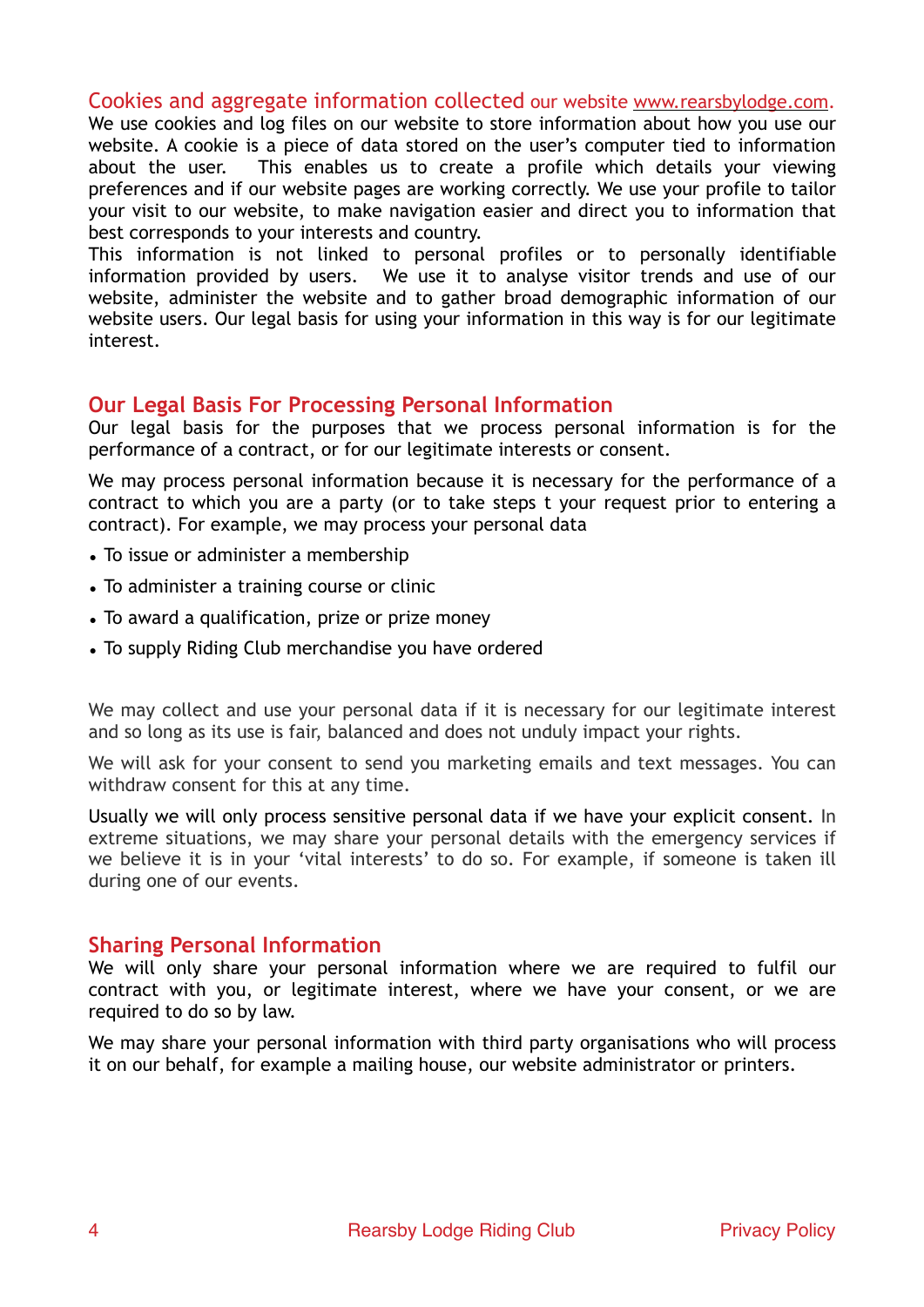#### **Sharing Personal Information/continued…**

If necessary, we may also share your information with caterers, course providers, referees, and coaches.

We may also share your information with our bank to process a payment; our professional advisers (such as our legal advisers) where it is necessary to obtain their advice; and our IT support and data storage providers.

We process employee personal information to fulfil our contracts with our employees and meet our legal obligations as an employer.

Where required, we will process personal information to comply with our legal obligations. In this respect we may use your personal data to comply with subject access requests; tax legislation; for the prevention and detection of crime; and to assist the police and other competent authorities with investigations including criminal and safeguarding investigations.

#### **Transferring Personal Data Outside Of The EEA**

We may need to collect or send some personal information outside of the EEA, for example horse passports. If we transfer personal information to countries or jurisdictions which do not have a similar standard of data protection law in place, we will only do so to fulfil our contract with you and we will inform you in advance of the need to transfer information.

## **Your Rights**

If you no longer wish to receive communications about products and services from us, please contact [info@rearsbyloge.com](mailto:info@rearsbyloge.com) . You can also unsubscribe at any time to emails that we may send to you about the products and services that we think will be of interest to you.

You also have the right to:

- Request a copy of the information we hold about you. Requests should be addressed to Anette Whitehouse at info@rearsbylodge.com. We will respond within 30 days of receiving your written request.
- Tell us to change or correct your personal information if it is incomplete or inaccurate. Please contact us at [info@rearsbylodge.com](mailto:info@rearsbylodge.com)
- Ask us to restrict our processing of your personal data or to delete your personal data if there is no compelling reason for us to continue using or holding this information. Please contact us at [info@rearsbylodge.com](mailto:info@rearsbylodge.com).